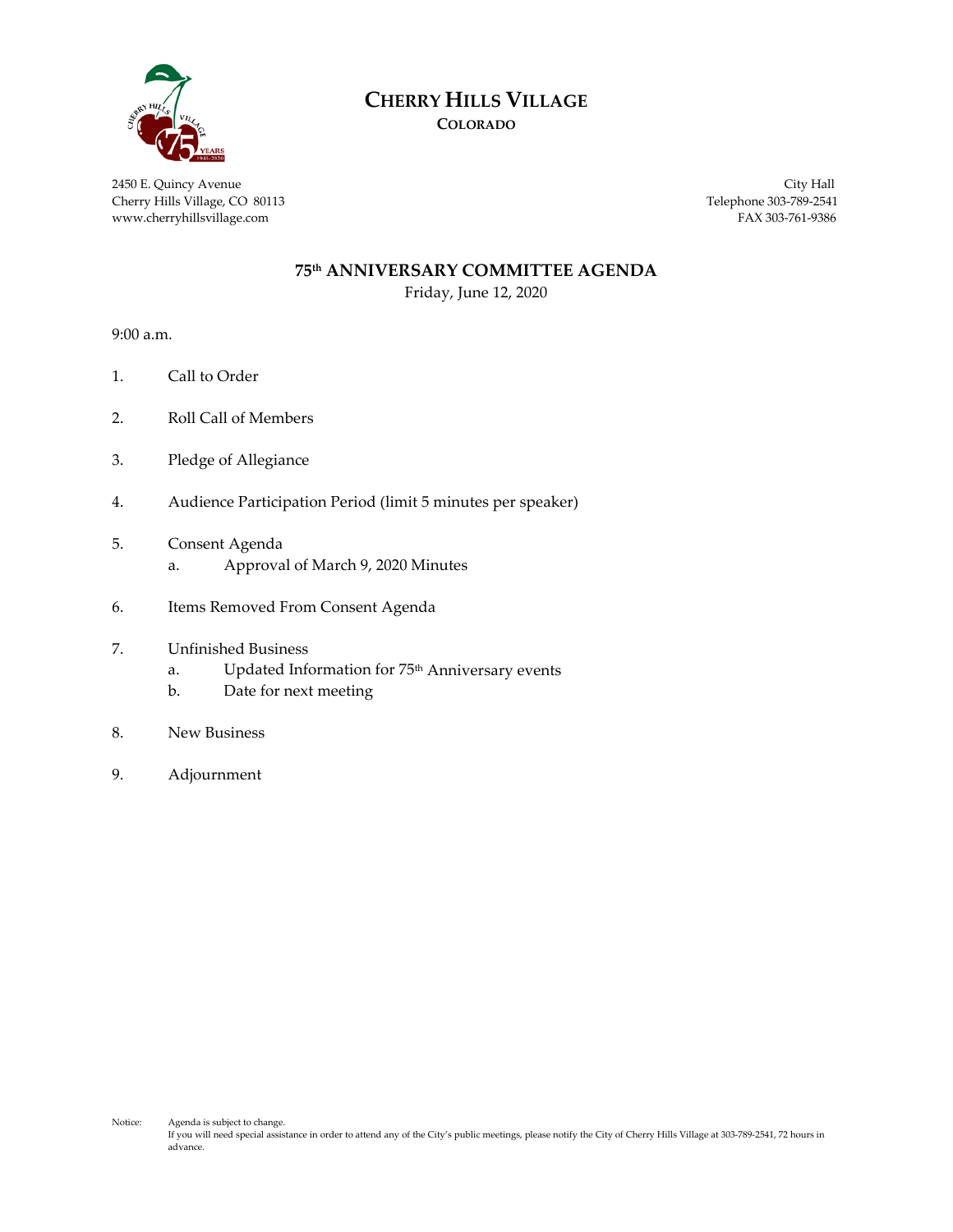

Minutes of the 75<sup>th</sup> Anniversary Committee City of Cherry Hills Village, Colorado Monday, March 9, 2020 at City Hall

9:04 a.m.

# **ROLL CALL**

Co-Chair Dino Maniatis, Co-Chair Thomas Barry, Laura Christman, Doug Tisdale and Nancy Wyman were present on silent roll call. Also present were Director of Finance Jessica Sager, Parks and Recreation Coordinator Emily Black and Human Resource Analyst Kathryn Ducharme.

Absent: Michael Robb

### **PLEDGE OF ALLEGIANCE**

The Committee conducted the pledge of allegiance.

# **AUDIENCE PARTICIPATION PERIOD**

None

#### **CONSENT AGENDA**

Director Sager removed Item 5a from the Consent Agenda and indicated an amended copy of the last page was in front of the Committee. She advised the minutes required an amendment to delete the heading "Quincy Farm Use Parameters" under New Business.

#### **ITEMS REMOVED FROM CONSENT AGENDA**

Committee Member Tisdale moved to approve the minutes are amended, seconded by Committee Member Christman.

Motion passed unanimously.

# **UNFINISHED BUSINESS**

March 9, 2020 75th Anniversary Committee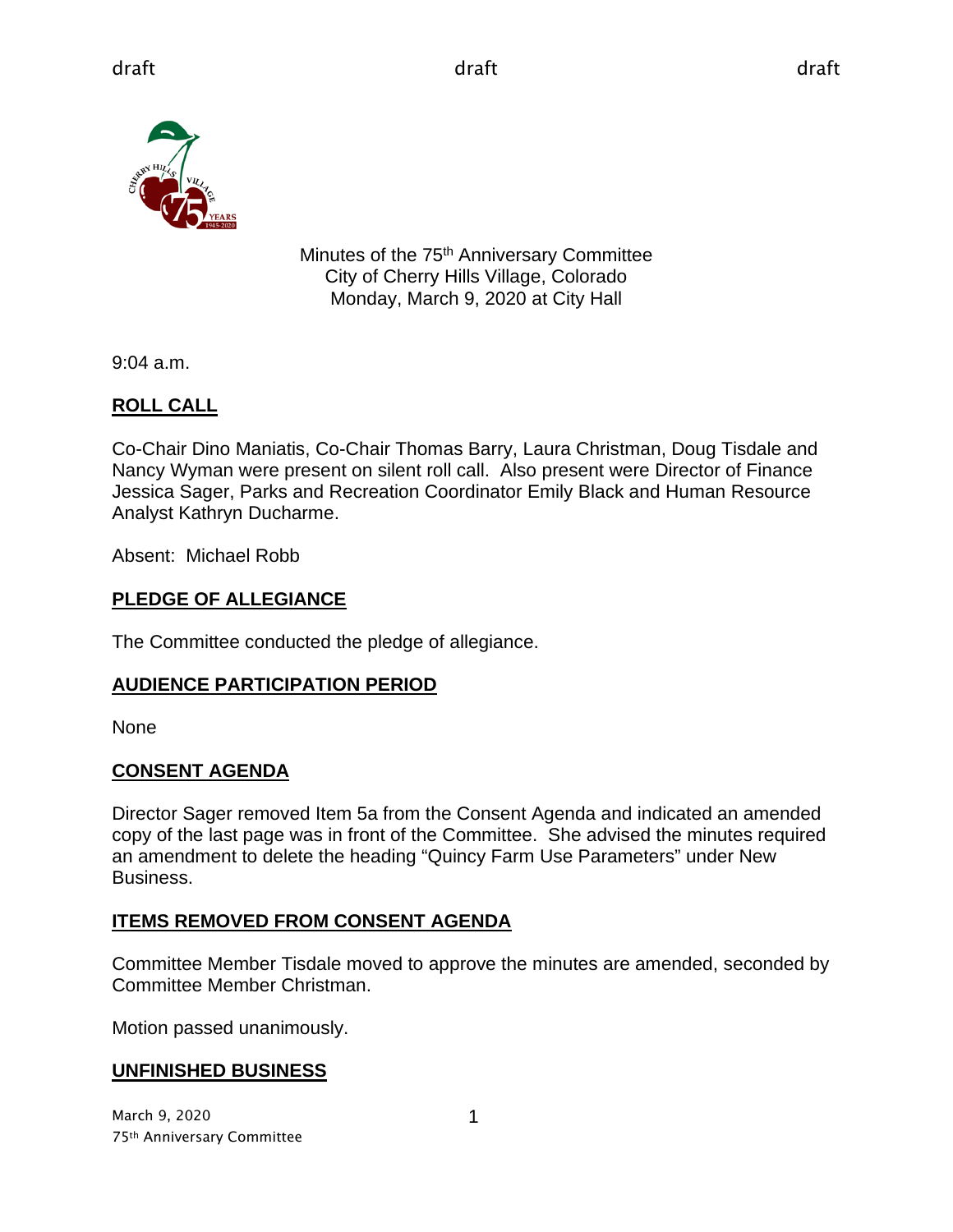a. Updated Information for August Gala event

Co-Chair Barry started the meeting reviewing notes from the Committee's last meeting to ensure all members were on the same page. He also advised the Committee he and Co-Chair Maniatis drafted a revised task list for the Committee to review.

Co-Chair Barry shared the following notes with the Committee Members:

- The Cherry Hills Country Club Catering Manager is on leave so the Co-Chairs will be coordinating with her temporary replacement until she returns. They are working on getting pricing information for the items that have been selected for the menu.
- Co-Chair Barry advised the Armstrong Family are residents of Cherry Hills Village and would like to donate wine from their winery, Epoch Estates, to the Gala event; however, they have a current application with the City and it could be a potential conflict of interest. (This is task list item, 14 include: Wine for the CHCC event.)
	- 1. An option might be for the City to purchase the wine at full price or wholesale.
	- 2. Another option might be for the Club to purchase the wine wholesale from Epoch.
	- 3. A third option would be to showcase several Cherry Hills Village wines, so the event would not be limited to one winery.
	- o The Committee asked staff to get clarification on option 1 and 2 from the City Attorney to ensure it would not cause a conflict of interest for the City.
	- $\circ$  The Committee discussed the winery options and which wineries the members should contact for the event.
	- o Co-Chair Barry advised if the sponsoring member from the Club is part of the Cherry Hills Country Club's wine club there would not be a corking fee if the wine is brought into the Country Club, rather than purchased at the Country Club.
	- o Co-Chair Maniatis advised Susan Maguire has volunteered to sponsor the event; however, he is unsure if she is a member of the Country Club's wine club. If she is not, the Committee would need to include the \$500 wine club fee in the budget.
	- o Staff from the wineries would be able to be on site at the event to discuss the wine with the guests.

The Co-Chairs moved on to the delegated task list to share and receive updates from the Committee Members.

Task list items:

- 1. Presentation content/talking points
- 2. Source speakers/keynote
- 3. 2-3 options for notable person opening words.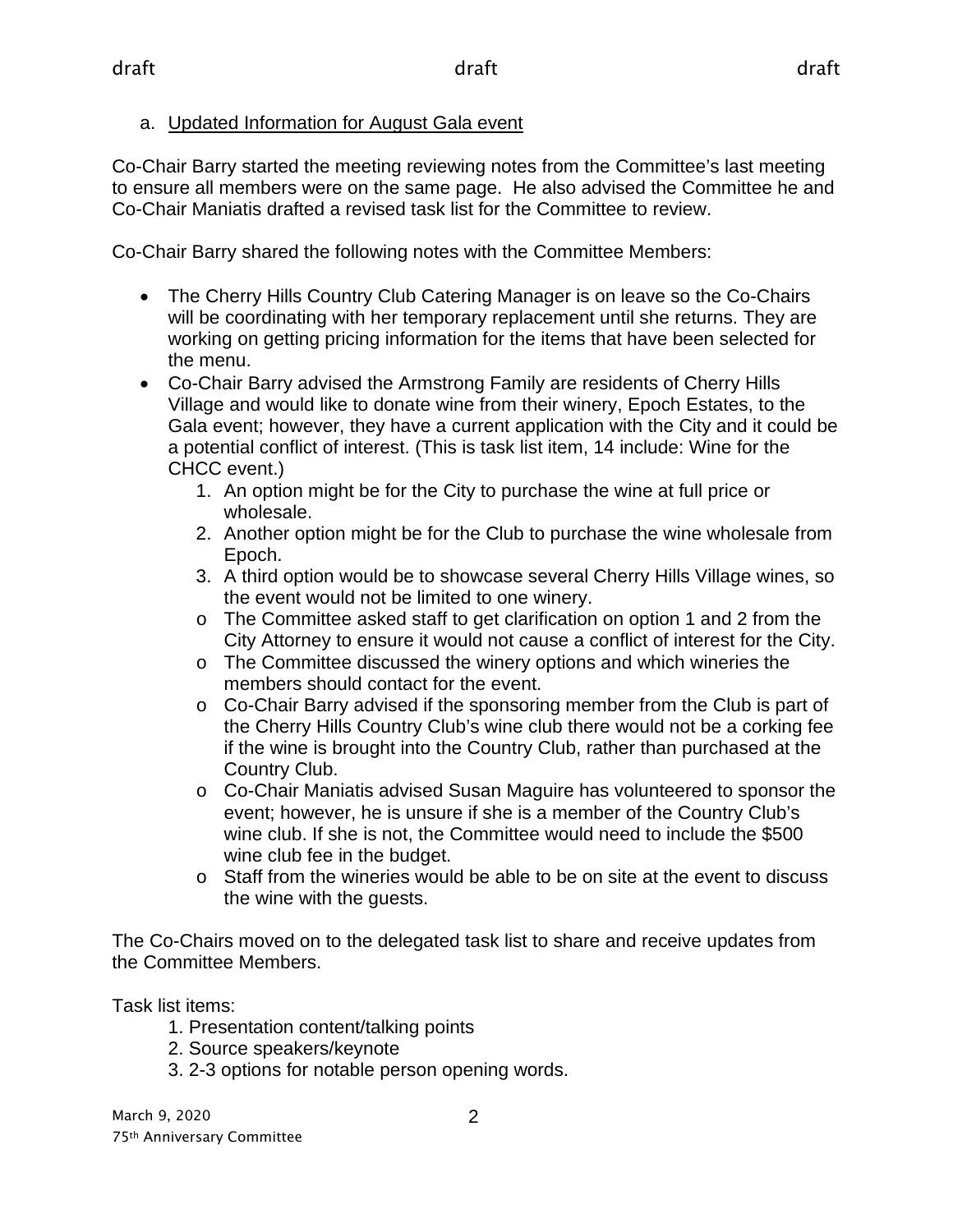Committee Member Tisdale volunteered to MC the event.

The Committee discussed who should be featured. One Committee Member suggested former Mayor Jeff Welborn.

The Committee contemplated the framework of the presentation. The Co-Chairs asked the Committee to consider the following questions:

- o Should there be a slideshow of pictures with music?
- o Should a video of the interviewed residents be displayed during the dinner?
- o Who would the Committee interview for the video?
- o Should the video just focus on the history of Cherry Hills Village?

Co-Chair Maniatis asked how in depth the Committee wanted to go on the video.

Committee Member Christman stated she preferred the video focus on the history of the Village. She stated she didn't think most people would get as excited about recent pictures and some of the older photos are fun to look at.

Co-Chair Maniatis stated the City predates the turn of the century. He advised the Committee there is an old silo by his house which was a working farm pre-turn of the century.

Committee Member Tisdale suggested focusing on the end product and work backwards to help work out details for smaller tasks. He reviewed the schedule of the evening and suggested the speaking/presentation task items include a slide show at the beginning of the evening to provide the ambiance of the history of Cherry Hills Village as people arrive. He suggested after dinner the Committee should play ten to twelve minute video of the edited interviews, followed by a "notable speaker" to talk for about ten minutes. The event could end with a slide show, either the one from the beginning of the event or a different set of pictures and music.

Co-Chair Maniatis stated Committee Member Tisdale made a good point and he would like a finished product available at the  $75<sup>th</sup>$  anniversary table. He suggested a brochure or something that could be included in the commemorative bag. He advised that a video that is ten to twelve minutes would require approximately 100 hours of time to acquire the footage and edit the video.

The Committee discussed what a final project would look like and considered different residents to bring into the project.

Co-Chair Maniatis suggested creating a separate task list for the video project. He said the Committee should start with who they want to interview, followed by creating the questions for the interviews. He suggested the Committee email questions so they can create a standardized list. He would like to try to schedule all the interviews in one day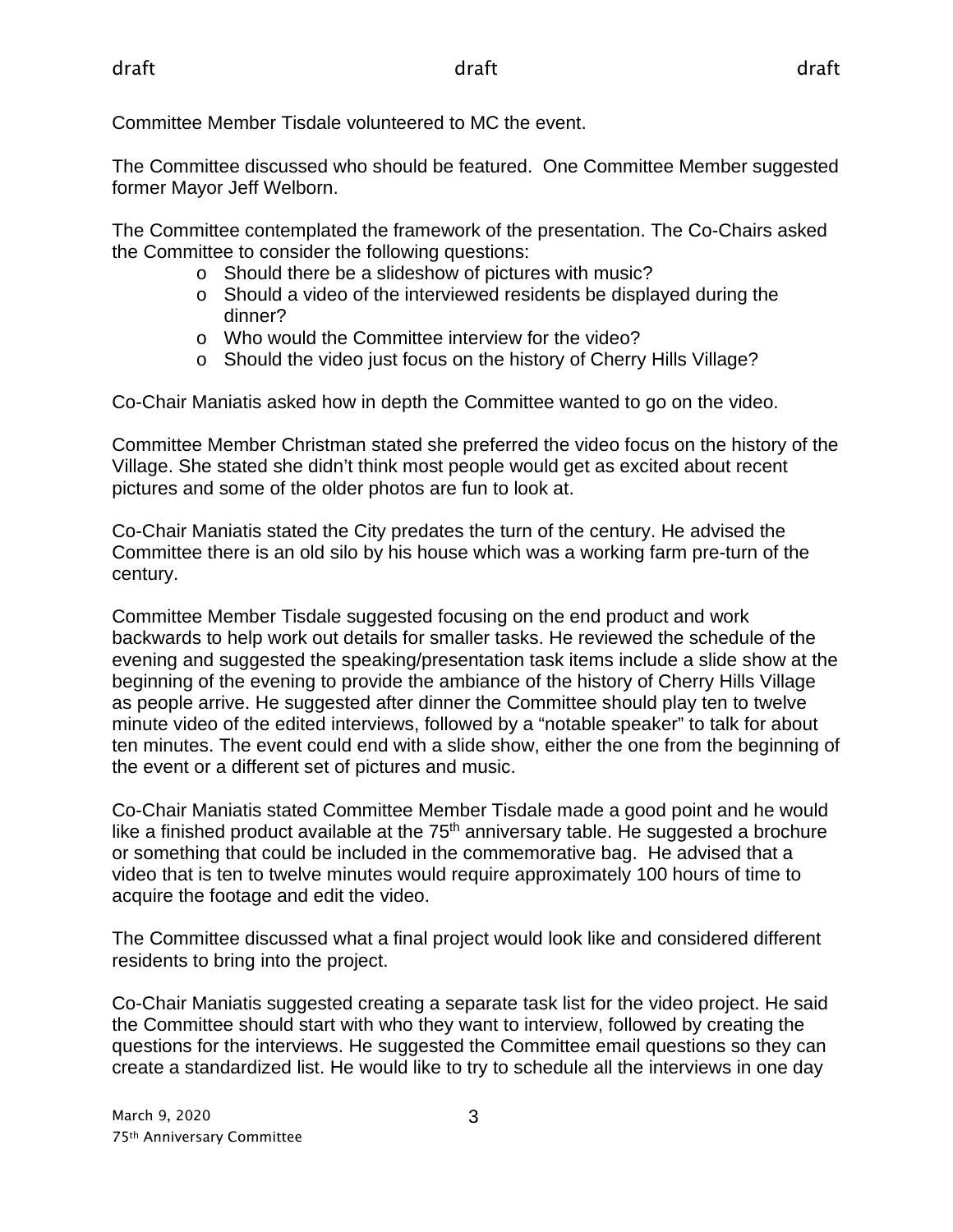at City Hall in an effort to streamline the process. He added that setting up the lighting and the background takes time but once it is set up it is a quicker process.

Committee Member Christman suggested including Commander Patrick Weathers in the video because he has stories from his long time of employment with the Police Department. She noted he is aware of all the dignitary visits that have been held in Village. She added the Committee could include a list of all the United States Presidents that have visited over the years.

Co-Chair Maniatis stated creating a master list of people and their contact information would be helpful to get the interview process started. He added the Committee would want to ask intelligent open-ended questions and once the acquisition part is complete, it can be determined if the Committee members can put the video together or if they need to hire someone.

Co-Chair Barry asked if the Committee is still considering a celebrity appearance at the event.

Committee Member Tisdale asked for confirmation of the Gala date so he could check with John Elway.

Task list item:

4. Coordinate with City staff, including Mayor and Councilmembers.

Director Sager confirmed staff would be available for both events on August 29<sup>th</sup> and September 26<sup>th</sup>. She advised City Manager, Jim Thorsen, provided both event dates to City Council, but did not know if all Councilmembers or the Mayor had conflicts with the dates.

Task list items:

- 5. Coordinate with the Cherry Hills Village Art Commission (CHVAC)
- 6. Coordinate with Cherry Hills Land Preserve
- 7. Coordinate with the Parks, Trails and Recreation Commission (PTRC)
- 8. Coordinate with the Quincy Farm Committee

Committee Member Tisdale stated he had not reached out to CHVAC Chair Ann Polumbus yet, but it was on his list. He advised the Committee he intended to talk to her about the bricks as part of a memorial walkway, art piece or if people should take them home to display on their mantle.

Committee Member Christman suggested the bricks could be incorporated into a walkway similar to Sturm Law School at University of Denver.

Coordinator Black responded there is an area off City Hall by the patio that could be a potential location for the walkway. She advised the location would not be in a park so would not need PTRC approval and because it is not an art piece, would not require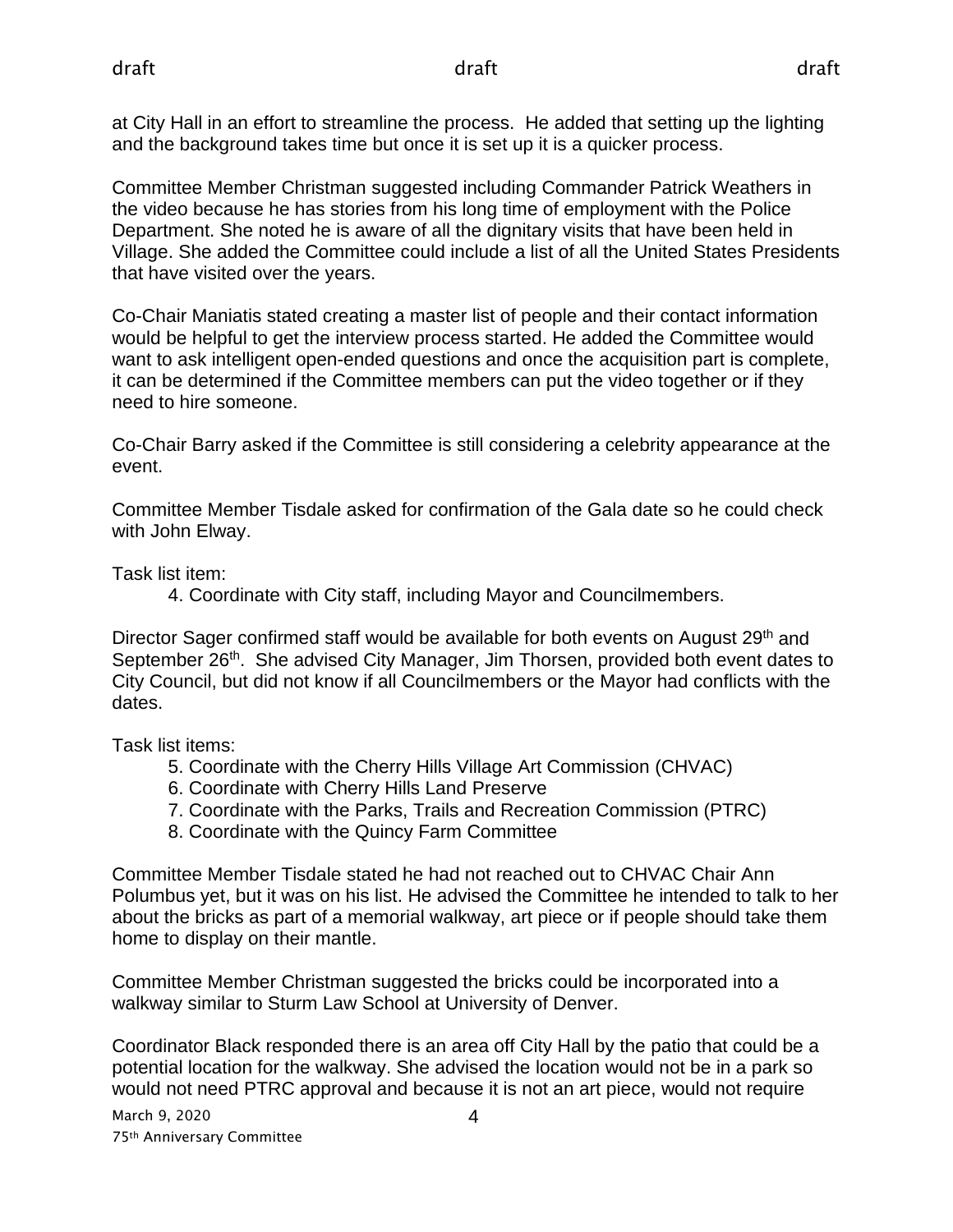CHVAC approval either. She added it would a good idea to discuss it with the various Commissions to keep them involved in the process. She noted the walkway would require City Council approval.

Co-Chair Barry stated he and Committee Member Robb met with Susan Maguire and Janney Carpenter from the Land Preserve. He advised after explaining both events to Susan and Janey, they were 100% on board to help and would love to have a booth at both events. He added they are open to contributing to both events in whatever way they can and they can potentially help with photos and materials.

Committee Member Christman stated she has not formally talked to PTRC because she wanted to have a meeting with City staff first to walk through costs and logistics so she has a better idea of both when she presents to PTRC.

Co-Chair Maniatis advised he has informed the Quincy Farm Committee about both events.

Task list item:

9. Coordinate Time Capsule including preparing an outline of what the Committee is requesting from Kent Denver, West Middle School, St. Mary's and Cherry Hills Elementary School

Committee Member Christman stated she has not contacted her assigned school because the Committee had not decided on an outline of what they are requesting.

Co-Chair Barry inquired if a Committee Member would like to volunteer to create the outline for when, why and what it is we are asking for from the schools.

Committee Member Wyman volunteered to create the outline.

Committee Member Tisdale questioned if the Committee should discuss the time capsule with the CHVAC.

The committee discussed logistics of the time capsule and the amount of time that would be required for the project.

Task list item:

10. Coordinate with CHV to set up online and in person ticket sales for both events and manage ticket sales, table arrangements and guest list.

Director Sager advised the Committee she has reached out to the City's third party payment vendor, Xpress Bill Pay, because using vendors like EventBrite or Paypal could be problematic as the City Charter requires specific checks and balances when creating new accounts. She noted because the City already has an account with Xpress Bill Pay, it would just be a matter of having them create a payment page that can be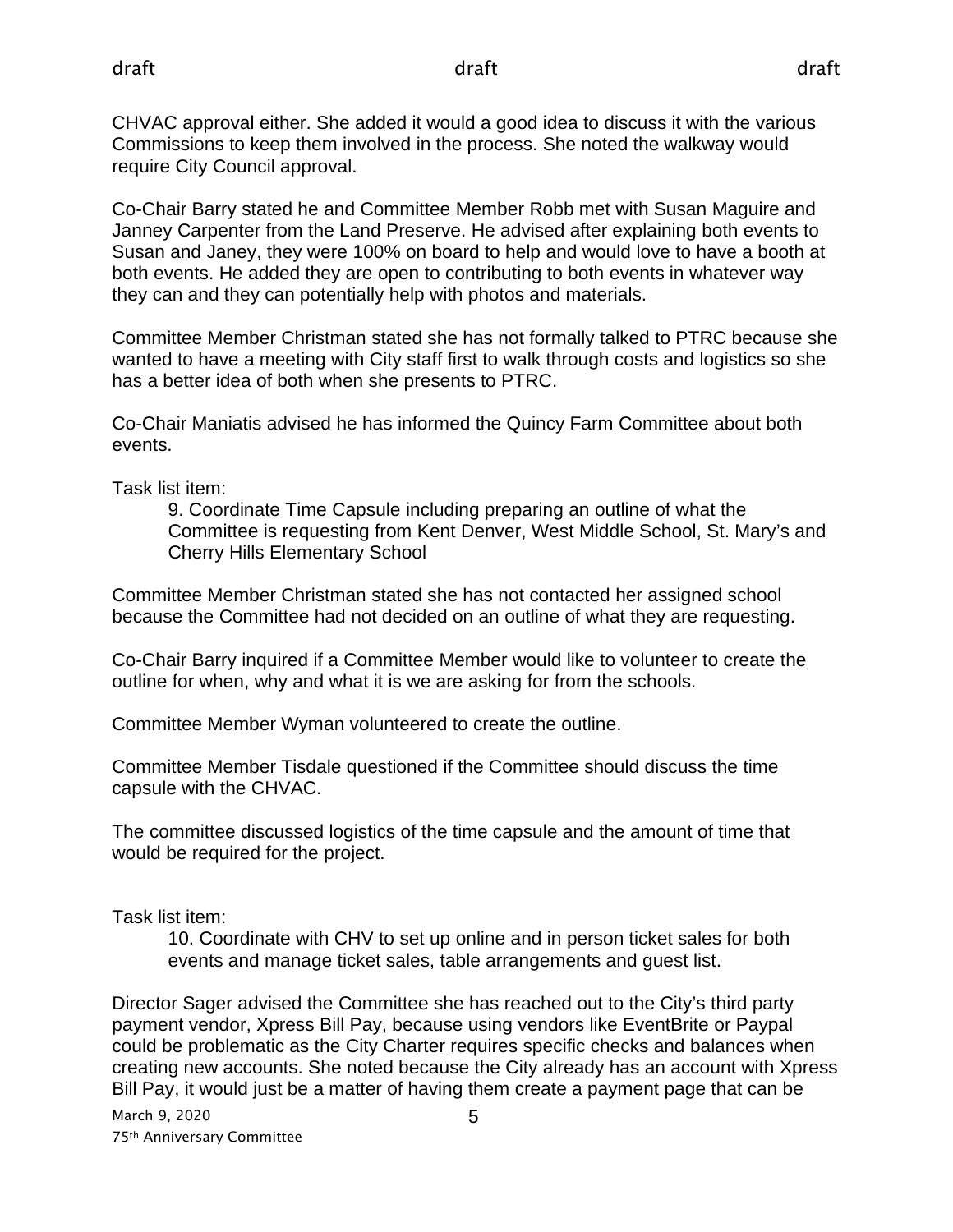linked to the City's website. The page would be similar to the Village Crier donation page or the dog license payment page, residents would not have to register or log in and it would not cost the Committee any money to create.

Co-Chair Maniatis asked if the Committee could provide the content that will be displayed on the page.

Director Sager stated she has already told Xpress Bill Pay to create a page so residents can purchase individual tickets or a full table.

Committee Member Tisdale suggested the Venmo as a form of payment because it is very convenient.

Director Sager responded that the City is limited to the types of accounts that can be created because the Charter requires two signatures on every account. She said if it was something the City would use all the time, it would be worth the time to create, but since it is a one-time event, she would recommend using Xpress Bill Pay because residents can pay by credit card or check.

Co-Chair Maniatis asked if the website would be able to collect contact information.

Director Sager stated the website would be set-up so certain fields are mandatory such as name, address or email address so tickets can be mailed at a later date.

Committee Member Wyman questioned if the site would be able to accept brick purchases as well.

Director Sager answered she did not ask Xpress Bill Pay to include the bricks on the website, but it is something that could be added for purchases after hours. She noted staff would be available to take credit card payments during the day and credit card payments for brick purchases could be taken during the event as well.

Task list item:

11. Marketing.

Co-Chair Maniatis stated that marketing for the events would be pretty straight forward. The Committee could advertise in the Village Crier and the Villager.

Director Sager advised that any advertising in the Village Crier would be free because it is a City publication, but they would like have to pay to advertise in the Villager. She volunteered to call the Villager to find out how much it would cost to place an ad.

Committee Member Tisdale volunteered to contact the Villager to see if they would write an article on the events in lieu of purchasing ad space.

Committee Member Christman suggested writing a letter to the Editor of the Villager.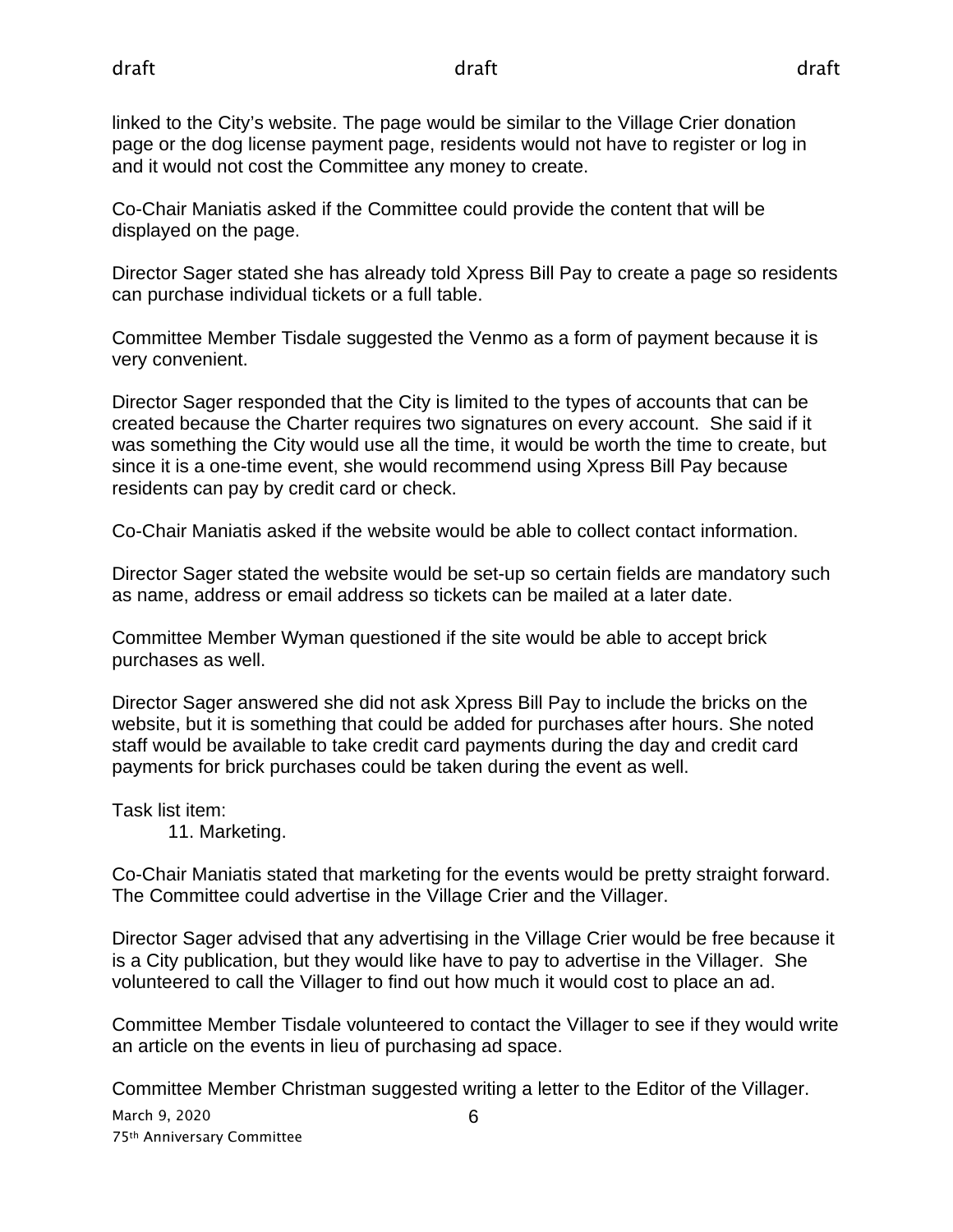Co-Chair Barry stated the Committee should review their time frame so they have City Council approval before advertising. He asked when the Committee would be presenting to City Council.

Director Sager answered the events are on the City Council agenda for April  $7<sup>th</sup>$ .

Task list item:

12. Historical society – research, archive and select ten to twelve photos for display at CHCC to be printed and mounted.

Co-Chair Maniatis stated he and Committee Member Wyman would both be working on this task.

Committee Member Wyman asked if Co-Chair Maniatis was able to get photos from Cherry Hills Country Club?

Co-Chair Maniatis stated he was able to review the books they have on file. He advised the Country Club has some amazing member books from 1923 the Committee may be able to get in digital format that would be great to use in the slide show. He suggested he and Committee Member Wyman go together to determine what they would like to incorporate into the slide show.

Committee Member Wyman asked if they would be able to make copies of the books.

Co-Chair Maniatis stated the books are pretty fragile and they are one of a kind items not often seen by the public. He said it would involve them taking the books to a professional photo lab because he would not want to take the risk of damaging one of the old books. He suggested possibly using some of the artifacts they have to display at the Gala event.

Co-Chair Barry if the Country Club would be willing to create posters or photo boards.

Co-Chair Maniatis answered the Country Club was initially willing to do it, but they do not have the negatives. He noted the Country Club has a lot of books that the Committee would need to recreate from prior images, which would take time and require a bit of an expense.

Committee Member Wyman suggested talking to the Denver Public Library. She noted History Colorado did not provide a lot of help.

Committee Member Tisdale stated the Western collection at the Denver Public Library is one of the greatest in the Country.

Co-Chair Barry stated the Land Preserve will look for some photos as well.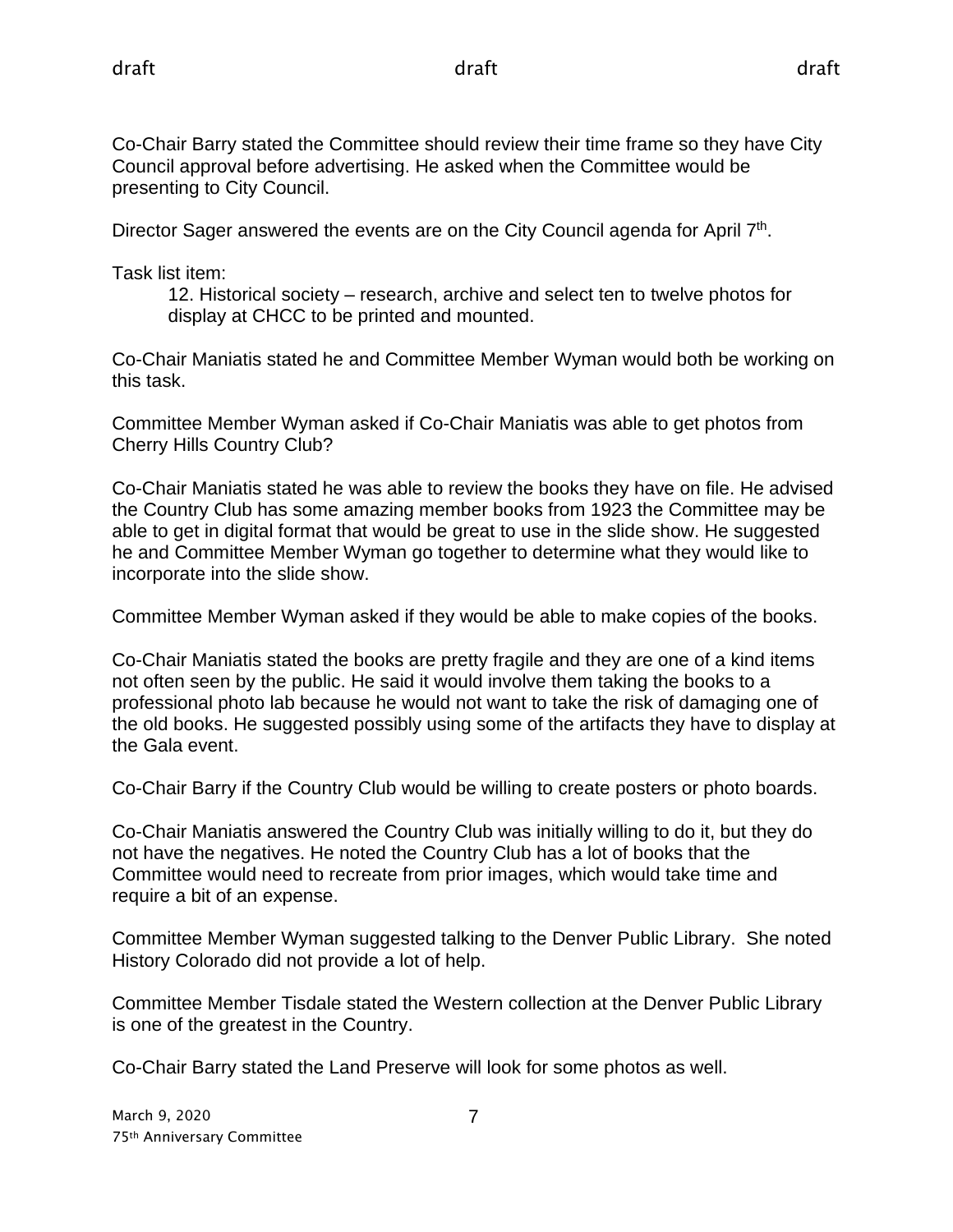Co-Chair Maniatis asked if the City would be interested and willing to have a historical display here at the City. He stated if the Committee is going to spend the money and time on collecting and mounting the photos, it would be a shame for them to only be available for one night.

Coordinator Black suggested the photos could later be put on display at Quincy Farm.

Director Sager answered staff could talk to the CHVAC to see what their art show schedule looks like. If they don't have anything planned after Susan Cooper's show, it might be possible to display the photos in the hallway.

Committee Member Tisdale stated he could add that to his list to discuss with Chair Polumbus.

Task list item:

13. Photographer/videographer for both events

Co-Chair Maniatis volunteered to find someone to take photographs or video the Gala event.

The Committee members cautioned that some of the attendees might not want to be photographed.

Task list item:

14. Musicians for both events

Co-Chair Maniatis stated he envisioned three musicians at the Gala event such as a harpist, pianist and flutist. He advised one of his friends plays the flute at the Fort Wynn restaurant and it is very elegant and subtle. He stated the harpist could play for the initial 45 minutes or hour of the guests arriving and the flutist could walk around during the non-video or presentation time or when the guests are mingling.

Task list item:

15. Classic cars

Co-Chair Maniatis mentioned a club in Colorado that has provided classic cars to other events.

Co-Chair Barry stated staff included photos of classic cars that have been displayed at the Car Show in the packet.

Coordinator Black stated there were three cars from the 1940s that entered in the Car Show over the last few years, but there were not any from 1945. She noted they include a 1941 Buick sports coupe, 1942 Ford pickup and 1947 Chevy pickup, but only one is owned by a Cherry Hills Village resident.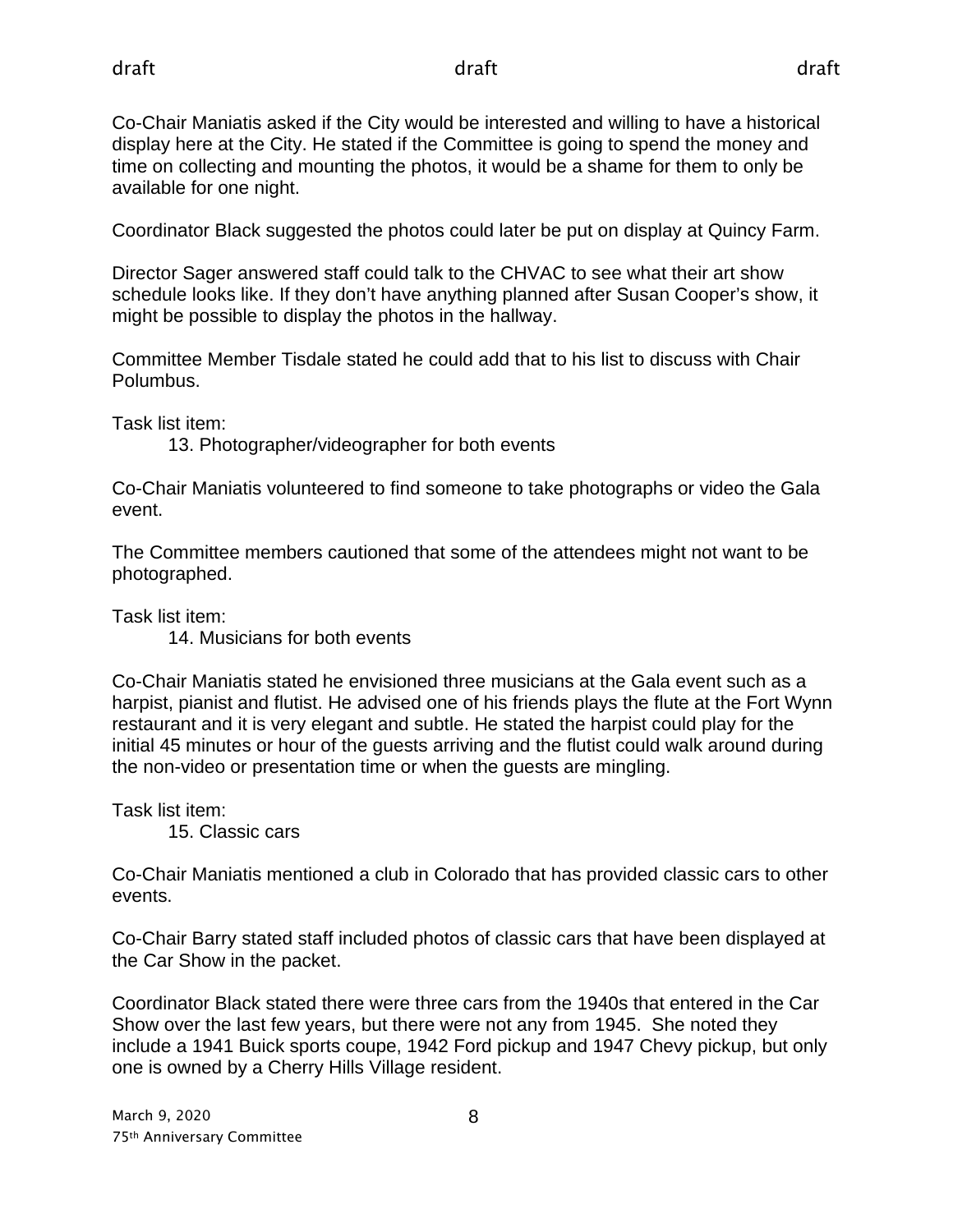Co-Chair Maniatis asked which one is owned by a resident.

Coordinator Black indicated the black Chevy pickup.

Committee Member Christman stated there are more residents in Cherry Hills Village that have classic cars but do not enter them into the car show because they do not want kids climbing on the cars.

Co-Chair Barry stated it would be good to have classic cars that are not normally seen to include in the event.

Committee Member Christman thought residents would be willing to showcase their cars for the event because they would be parked in front of the Country Club where there is security and no children. She suggested the Committee would need no more than two or three cars.

Co-Chair Maniatis agreed two cars would be preferable.

Committee Member Christman volunteered to talk to the classic car owners she knows personally and asked Committee Member Tisdale to do the same. She asked if the Committee wanted cars that were from 1945 or if they just wanted a classic car.

Co-Chair Maniatis answered the cars do not necessarily have to be from 1945 because most people probably would not be able to distinguish the difference. He stated it would be nice to have one from 1920s so it is distinguished and with a back light so attendees would notice it right away.

Task list item:

16. Gift bag including challenge coins, chocolate bars selection and design and program design and printing.

Co-Chair Maniatis stated in the last meeting the Committee discussed including a program in the gift bag. He suggested the Committee include either a commemorative certificate or a keepsake ticket and asked if the Committee wanted to move forward with purchasing a chocolate bar.

The Committee concurred on purchasing chocolate bars for the gift bag.

Co-Chair Maniatis asked if the Committee wanted to move forward with including a challenge coin in the gift bag as well. He believes the cost of the coin would be about \$4-\$6 per coin if the Committee ordered 300 to 500 coins.

Co-Chair Barry asked if each person would receive a challenge coin or each couple.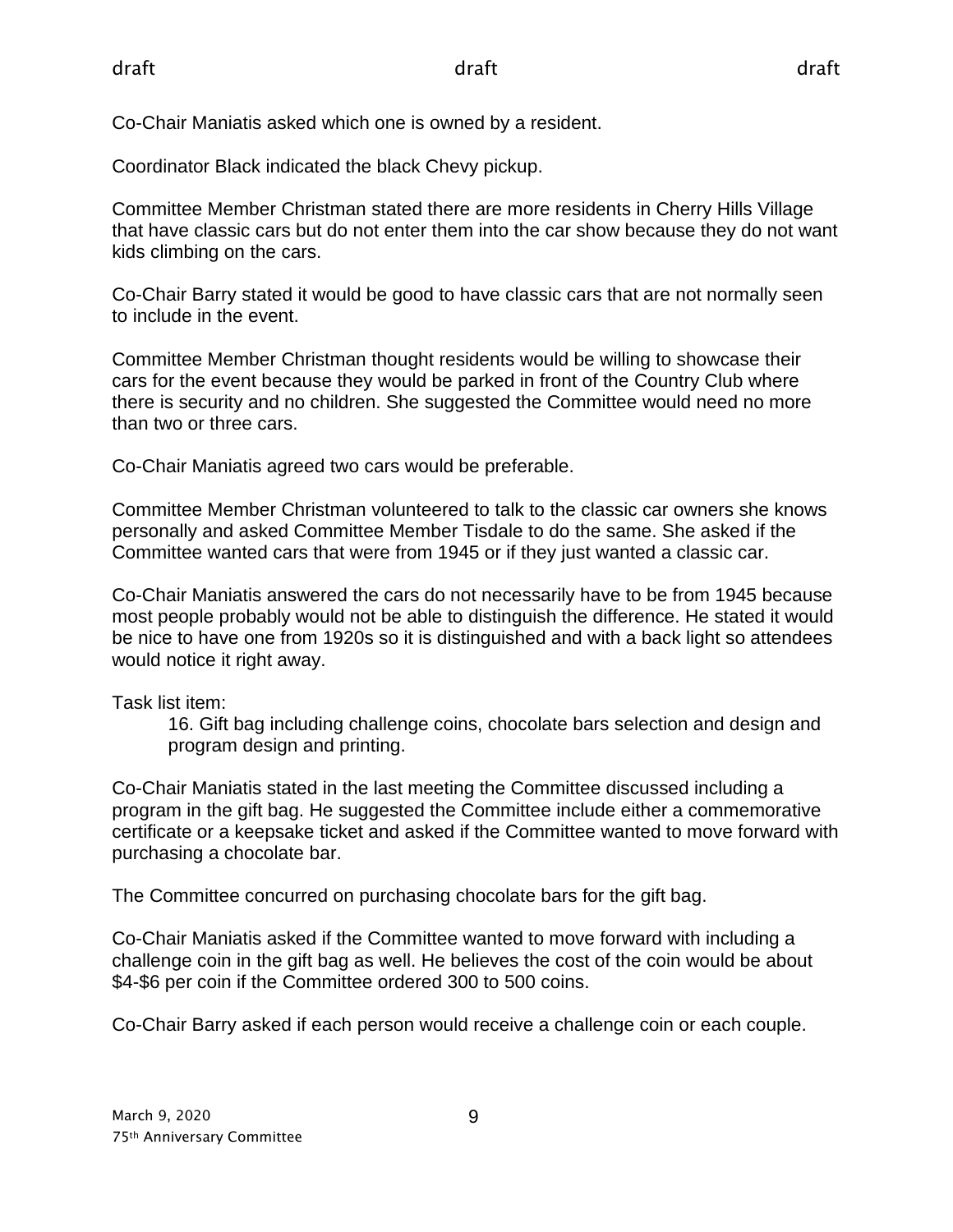Co-Chair Maniatis answered one coin per gift bag and one gift bag per person. The Committee would require 200 coins so there would be an extra 100 that City staff could sell to help fund the John Meade Park event.

Committee Member Tisdale suggested creating a DVD of the interviews and slide shows the Committee will play at the event to be sold as well.

Co-Chair Maniatis asked for direction from the committee regarding moving forward with the chocolate bar and creating the coin.

Co-Chair Barry stated he was in favor of the idea but wanted to get more information on the cost.

Co-Chair Maniatis asked for direction on the program/ticket design.

The committee agreed they were in favor of creating a commemorative program or ticket.

Co-Chair Maniatis distributed best and worst-case budget scenarios based on differing number of guests.

The Committee discussed how the food and beverage minimum should be reflected in the budget.

Co-Chair Maniatis advised the food and beverage costs were based on the idea that the wine was going to be donated so if wine had to be purchased for the event, the cost would need to be adjusted.

The Committee discussed offering a discount to those that purchase their ticket early, like the Land Preserve does with Barn Party tickets, or offering a discount to attendees that purchase a complete table. The Committee went on to discuss how many tables would be available, seating arrangements and determined they required clarification on the number of people per table. The Committee reiterated privacy concerns and providing the photographer with guest's personal contact information.

Co-Chair Maniatis advised it would be possible to have a machine at the event that would print the photos right then, but the photo quality would be very low and it could be hard to distribute the photos at the event.

Committee Member Christman stated the Committee would need to consider the Colorado Open Records Act if the City retains photos of the event, as would normally happen, because it is a City event. These photos would have to be released if staff received an open records request at any time.

The Committee determined the most important task for all members would be to sell tables for the Gala event.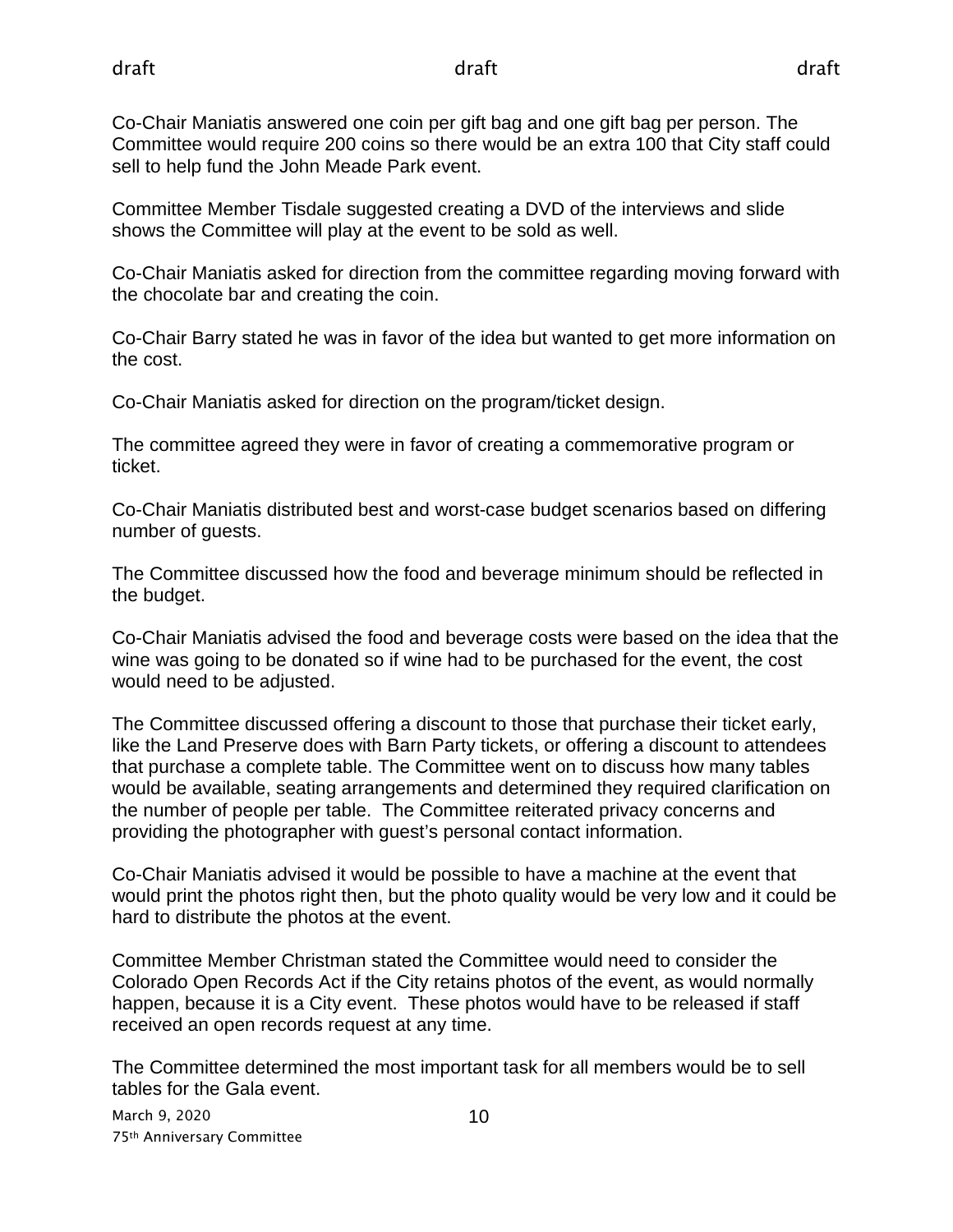### b. Updated Information for John Meade Park Grand Opening/75<sup>th</sup> Celebration

Task list items:

17. Present plan for kids' activities John Meade events and secure vendors for John Meade Park event including food, beverage, dessert trucks, carriage rides, etc.

Co-Chair Barry asked if the Committee was set on the date they had selected for the John Meade Park Grand Opening/75<sup>th</sup> Celebration.

Coordinator Black stated she included a memo in the packet advising why staff recommended September 26<sup>th</sup> as the event date due to conflicting events and staff availability.

Committee Member Christman stated she reached out Peter Niederman and Frank Hutto but they cannot meet with her until May 8<sup>th</sup>. She noted they are very excited about the John Meade Park opening event and they will likely make a donation for the event but will want to include some input. She advised she has the Pony Club on board. She thought the event could start with a trail ride on the City's new Village Trail, which is six miles. She said the six miles could easily be done in an hour and half. She is not sure how many horses would be included in the event, but she has contacted the Arapahoe County Sheriff's office to see if they can bring their horses. She suggested the main event be held from 11:00 am to 3:00 p.m.

Coordinator Black stated staff recommended holding the event from 10:00 am to 3:00 pm in order to do ribbon cutting first around 10:30 am. This way the Committee would not have to start the event and try to re-gather attendees for the ribbon cutting.

Committee Member Christman agreed 10:00 would be an acceptable start time. She suggested the event include pony rides or carriage rides and then the Committee could plan something fun at the playground. She suggested a face painter that could paint only cherries on the kids and a balloonist to create cherry balloons. She suggested a children's band that could play at the amphitheater during the event but added the band would want to be paid. She reiterated that Peter Niederman and Frank Hutto would also have ideas for what they would like included at the event.

Co-Chair Maniatis asked Committee Member Christman if she knew what type of music Mr. Niederman and Mr. Hutto would prefer.

Committee Member Christman responded she did not go into much detail during the initial discussion. She suggested the Committee get as much of the event approved as possible by the time Mr. Niederman and Mr. Hutto return so she has solid ideas to present.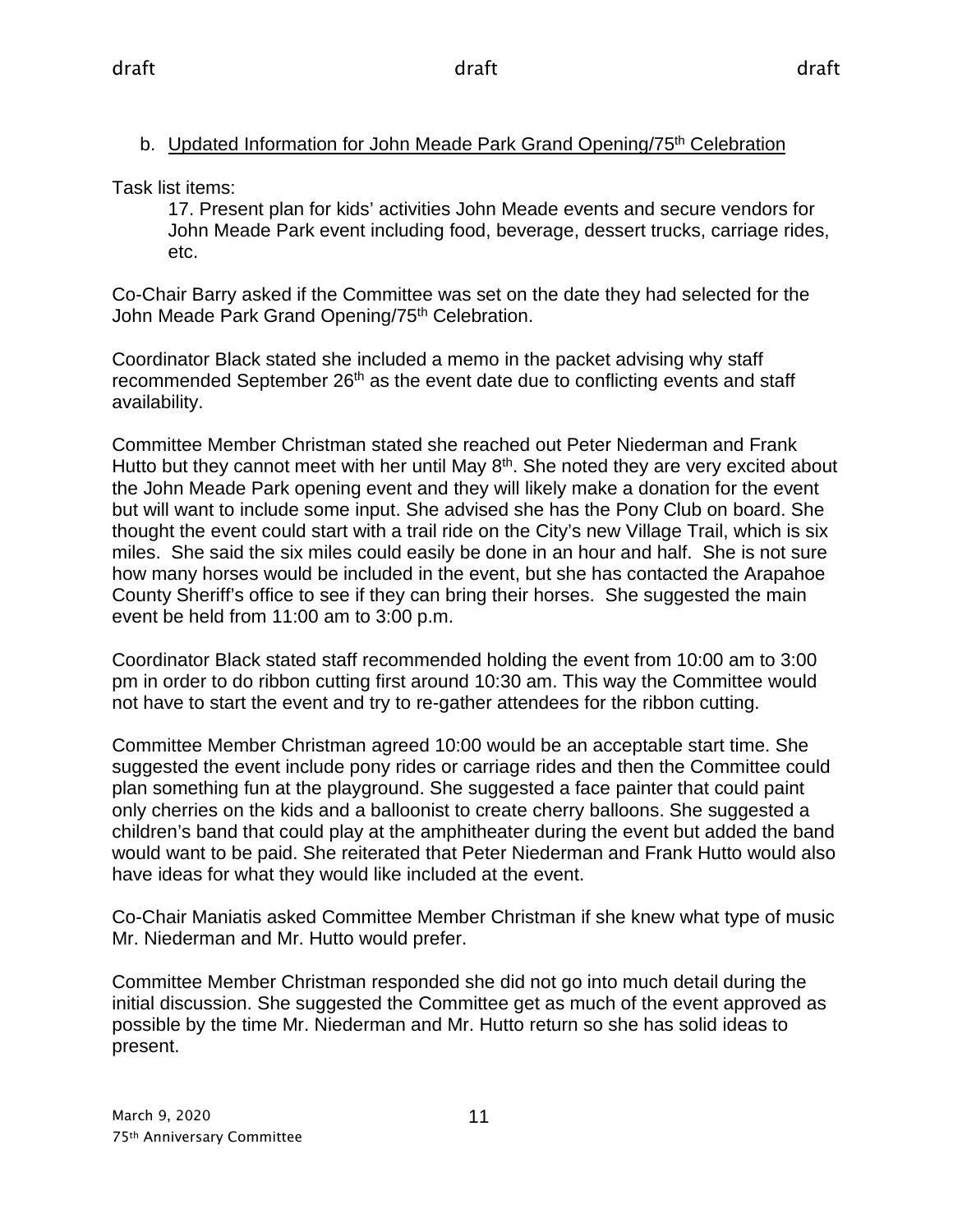Co-Chair Barry questioned if Mr. Niederman and Mr. Hutto would only donate items to the amphitheater or if they would donate to events held in John Meade Park as well.

Committee Member Tisdale clarified the property was donated to the City with the stipulation that there would be an amphitheater in memory of Mr. Hutto's son Alan. He suggested reaching out to the schools to see if they would be willing to put on a concert during the Grand Opening if the Committee was already reaching out to them regarding the time capsule.

Committee Member Christman stated she would like to wait and see what Mr. Niederman and Mr. Hutto have in mind. She said the opening of the amphitheater and the park are very exciting for them because they have been waiting for it for a long time.

Co-Chair Maniatis asked if Committee Member Christman would be able to meet with them prior May  $8<sup>th</sup>$ . He noted it will be hard to get big talent lined up the longer the Committee waits.

Committee Member Christman stated the Committee does not necessarily need big talent, just something fun for the kids and families. She said the Committee should put together a timeline for each activity such as pony rides, music acts, etc.

Committee Member Tisdale stated the Committee may get pushback from surrounding residents because of the music and amplified sound.

Committee Member Christman volunteered to talk to the neighbors ahead of the event.

Co-chair Maniatis suggested Jeff Rady and the Five in Dime band since they are local Cherry Hills Village residents.

Co-Chair Barry suggested scheduling artists in 30-minute segments; that way the Committee could engage kids and families in the park with all the other events.

Coordinator Black advised she was contacted by a children's band that may be available for the event. She also suggested a local band that has played at the car show called Ted Parks and the Busted Bones. She advised they play classic rock and will be playing again at the Car Show on June  $7<sup>th</sup>$  if the Committee would like to stop by and listen.

Committee Member Christman suggested having dancers perform as well.

Coordinator Black stated the Ballet Auxiliary Board holds their monthly meetings at City Hall.

Co-Chair Maniatis stated their executives are residents of the Village.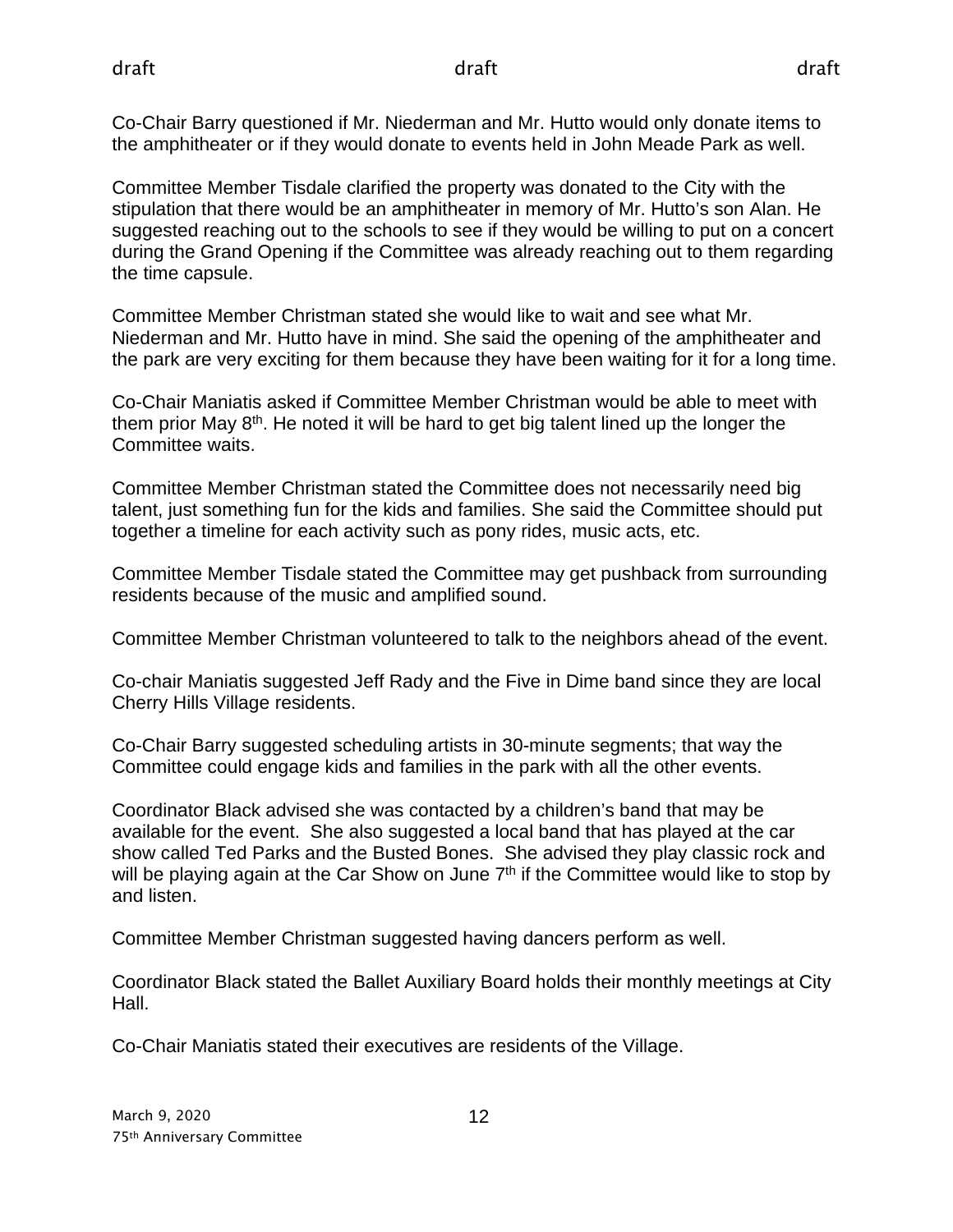Committee Member Tisdale stated most of the ballet guild is headquartered in Cherry Hills Village.

Co-Chair Barry reiterated the schedule for the John Meade Park opening of 10:00 am to 3:00 pm with a ribbon cutting ceremony from 10:30 am to 11:00 am and from 11:00 am to 3:00 pm scheduling musicians or acts in 30-minute time increments.

Committee Member Christman asked if the Committee would be open to extending the event into the evening if Mr. Niederman and Mr. Hutto requested it.

Co-Chair Maniatis responded he thought the Committee should keep their options open.

Coordinator Black answered she would say no because of staff time and the fact that now the Committee would be responsible for feeding people dinner. She suggested focusing on families and kid activities and events.

Committee Member Wyman stated the Committee should keep it from 10:00 am to 3:00 pm.

The Committee discussed the types of music and options for bands they could hire or ask to play at the event.

Co-chair Barry interjected that one idea he, Committee Member Robb, Susan Maguire and Janey Carpenter discussed was to have a wide-open space with potato sack races and fun interactive games in all different areas. He said there is fun stuff to do that does not cost a lot of money and suggested attendees could go to the amphitheater to watch a little show, then move across the street for food and activities.

Committee Member Christman stated the most important thing the Committee could do to create a community atmosphere is to set-up tables, chairs and provide some type of shade.

Co-Chair Barry asked if the park would have shaded areas.

Coordinator Black stated the park has some shade in the afternoon towards the end of the park and will also have a shade structure. She added hopefully, the City will have umbrellas for the patio seating off City Hall as well.

Co-Chair Barry suggested handing out a passport card to kids for all the different stations. He stated something like that could be educational and requires attendees to visit all the booths.

Coordinator Black stated staff suggested having a scavenger hunt. She also mentioned that Public Works and Parks Administrative Assistant, Pamela Broyles, came up with the idea to have a 75th Anniversary/John Meade Grand Opening commemorative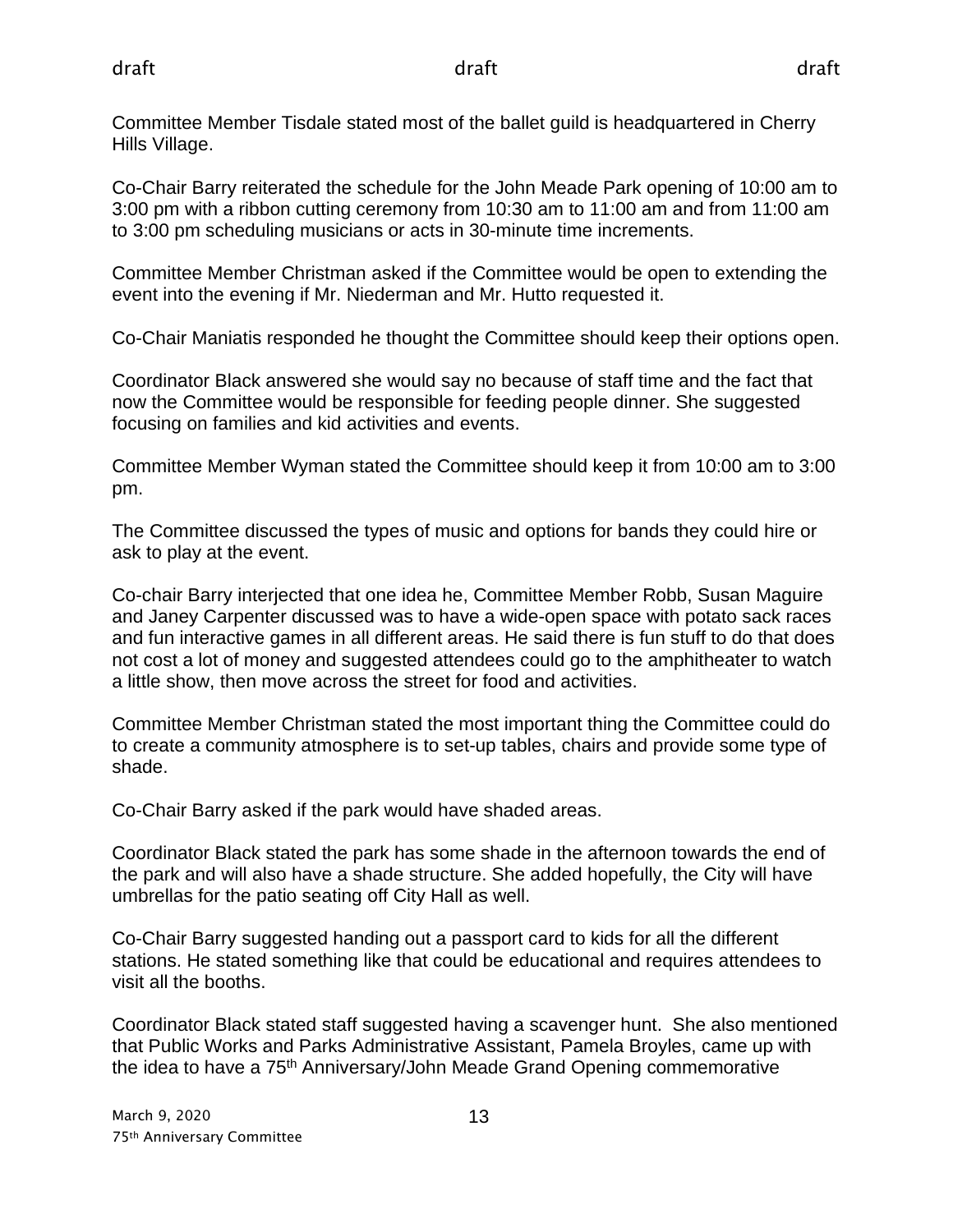frisbee. Kids could get a frisbee as a prize if they visited all booths and would give them something to play with at the park.

Committee Member Christman suggested when the pony club is out of the arena, the Committee could have a dog frisbee event.

Co-Chair Maniatis asked if dogs would be allowed to attend the event.

Committee Member Christman stated leashed dogs would be allowed in the park.

Co-Chair Barry suggested utilizing the different stakeholder groups within Cherry Hills Village, for example, the Quincy Farm Committee could have one activity and the CHVAC could do another activity.

Committee Member Christman reminded the Committee that the park is going to include a playground and nature trail.

Co-Chair Barry suggested asking the local Audubon Society to host a nature walk or give an interpretive talk about the animals and nature.

Committee Member Christman stated there is going to be a net over the wetlands. Kids can climb out over the net and touch something in the water and come back.

Co-Chair Barry asked if the pond will be stocked and if there is a fishing pier.

Coordinator Black responded the two ponds will eventually be stocked with fish and there will be two fishing piers, but she will need to confirm if they could be stocked in time for the event. She said the net will be on a boardwalk goes out through the wetlands.

Co-Chair Barry asked whether fishing could be a potential activity for the kids.

Coordinator Black responded there is an angler's group the Committee could contact.

Co-Chair Barry asked if the boy scouts in charge of that activity.

Committee Member Christman responded that the Boy Scouts could have a booth at the event, but she would not want to have too many activities planned because most people will come to see the music, check out a few activities and let their children play on the playground.

Co-Chair Barry agree that the Committee should not schedule too many things but a good selection spanning different areas. He asked if the Committee would have a chance to tour the park. He was not sure of the layout and was having a hard time envisioning where the events would be held.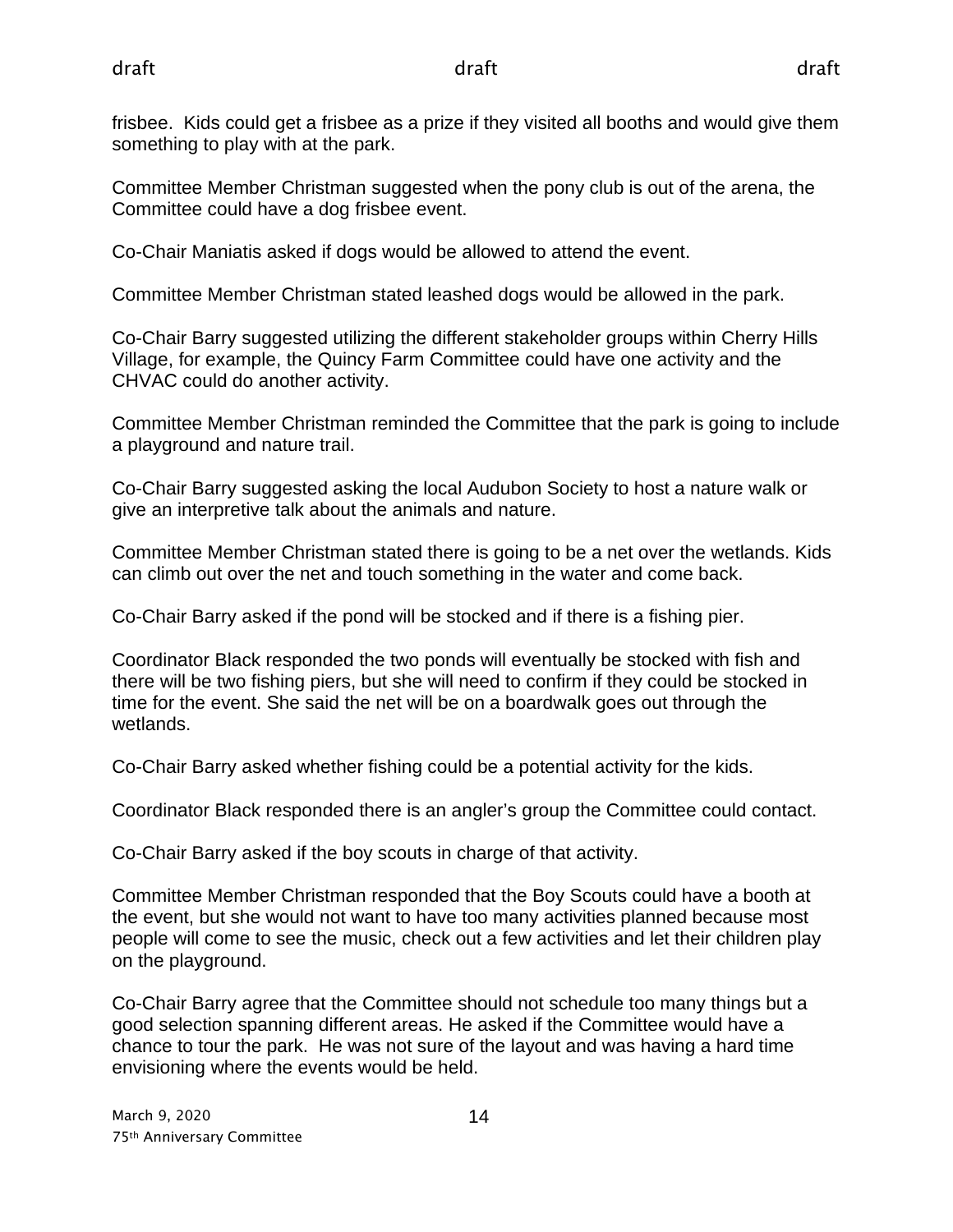Coordinator Black stated the park is under construction so there is not a lot to see at the moment, just a lot of mud. She added there is a flyover depiction of the layout for the park on the City's website.

Co-Chair Maniatis asked if staff could provide an aerial photo of the layout so they could have an idea of the layout.

Coordinator Black stated she could provide an aerial photo in the packet for the next meeting.

Committee Member Christman cautioned the Committee should not go overboard because the idea behind the Grand Opening was to let people interact with the park.

Committee Member Tisdale asked if PTRC was okay with the 75<sup>th</sup> anniversary committee taking over the Grand Opening Event.

Coordinator Black stated that PTRC wants to be involved and Stephanie Dahl has volunteered to be the point person to work with Committee Member Christman.

Director Sager asked Committee Member Christman if she would be available to attend the PTRC meeting Thursday, March 12<sup>th</sup> because it was the only PTRC meeting prior to the Committee's presentation before Council on April 7<sup>th</sup>.

Committee Member Christman stated she was available and asked if staff could meet with her and Stephanie Dahl prior to the PTRC meeting. She asked what type of food the Committee should have at the event.

Coordinator Black stated food trucks would be ideal because cooking with limited City staff is a large ordeal because it is a big expense and takes up a large amount of staff time.

Co-Chair Maniatis stated he has been to some parties where a food truck has catered and it was a great experience. He suggested the Committee get four or five different food trucks show up such as a pizza food truck or a funnel cake food truck. He recommended another food truck called Hamburgini.

Co-Chair Barry voted for food trucks in order to provide some variety and stated lines would also be shorter and could draw people to the park if they see the food trucks lined up in the parking lot. He asked what the commitment for a food truck would be.

Coordinator Black answered she is worried that having too many food trucks would be expensive since they would require a deposit. She suggested limiting it to two or three. She would guess the Committee could expect between two and three hundred attendees based on the numbers of attendance at past car show and movie night events.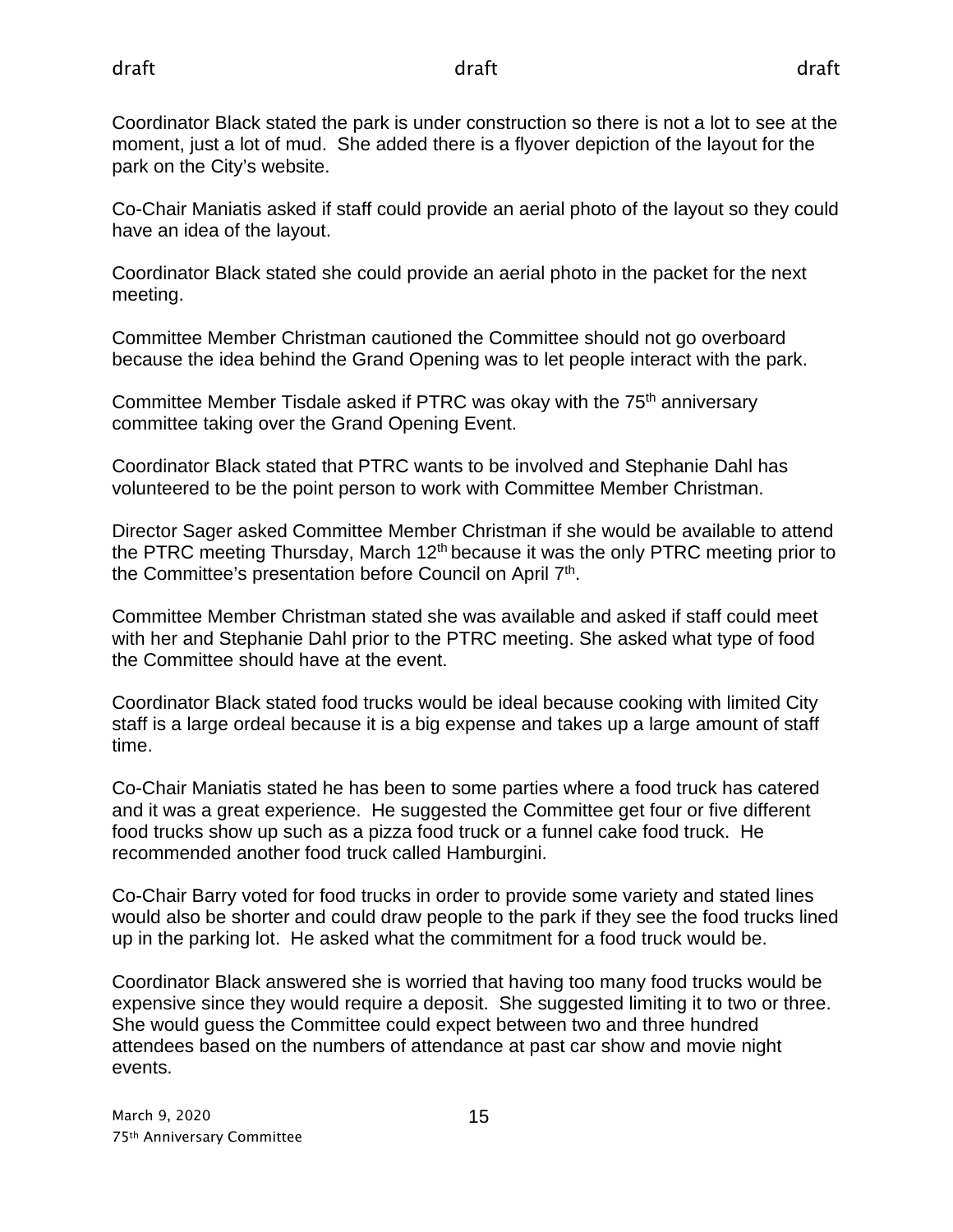Committee Member Tisdale stated the Committee discussed using the local businesses at the event. He volunteered to reach out to the businesses in Cherry Hills Village to see if they would be interested. He cautioned that staff would probably have to set up tables and potentially rent warming equipment though.

Committee Member Christman stated she would work with staff to get the concept narrowed down. She said she left a card for a coffee truck with Pamela Broyles and asked her to reach out to the owner of the truck to see if she would be interested in the event.

Committee Member Wyman asked if the City had tables or if they would have to be rented.

Director Sager stated the City has some folding tables and there are also picnic tables behind City Hall.

Committee Member Tisdale asked if someone from the City would need to reach out to school so their parking lot could be reserved for the event.

Director Sager stated staff would contact the school to reserve their parking lot.

Committee Member Christman stated she is not planning to present a detailed outline to PTRC. She said she would just give them an overview of their plans to date to make sure they were on the same page.

Coordinator Black stated PTRC has not discussed the event a lot and that Stephanie Dahl is usually the most involved commissioner during events so she will be good to work with.

Committee Member Tisdale stated he would wait to contact the local businesses until after the PTRC meeting to make sure PTRC is on board with their concept.

c. Date for next meeting

The Committee decided the next meeting would be on Friday, March  $27<sup>th</sup>$  at 9:00 am at City Hall.

# **NEW BUSINESS**

Co-Chair Barry asked staff about donations and specifically whether Committee Members could donate to the  $75<sup>th</sup>$  anniversary events; for example, if he wanted to pay for the videographer or producer so it would not come from the Committee's budget, would that be something he could do.